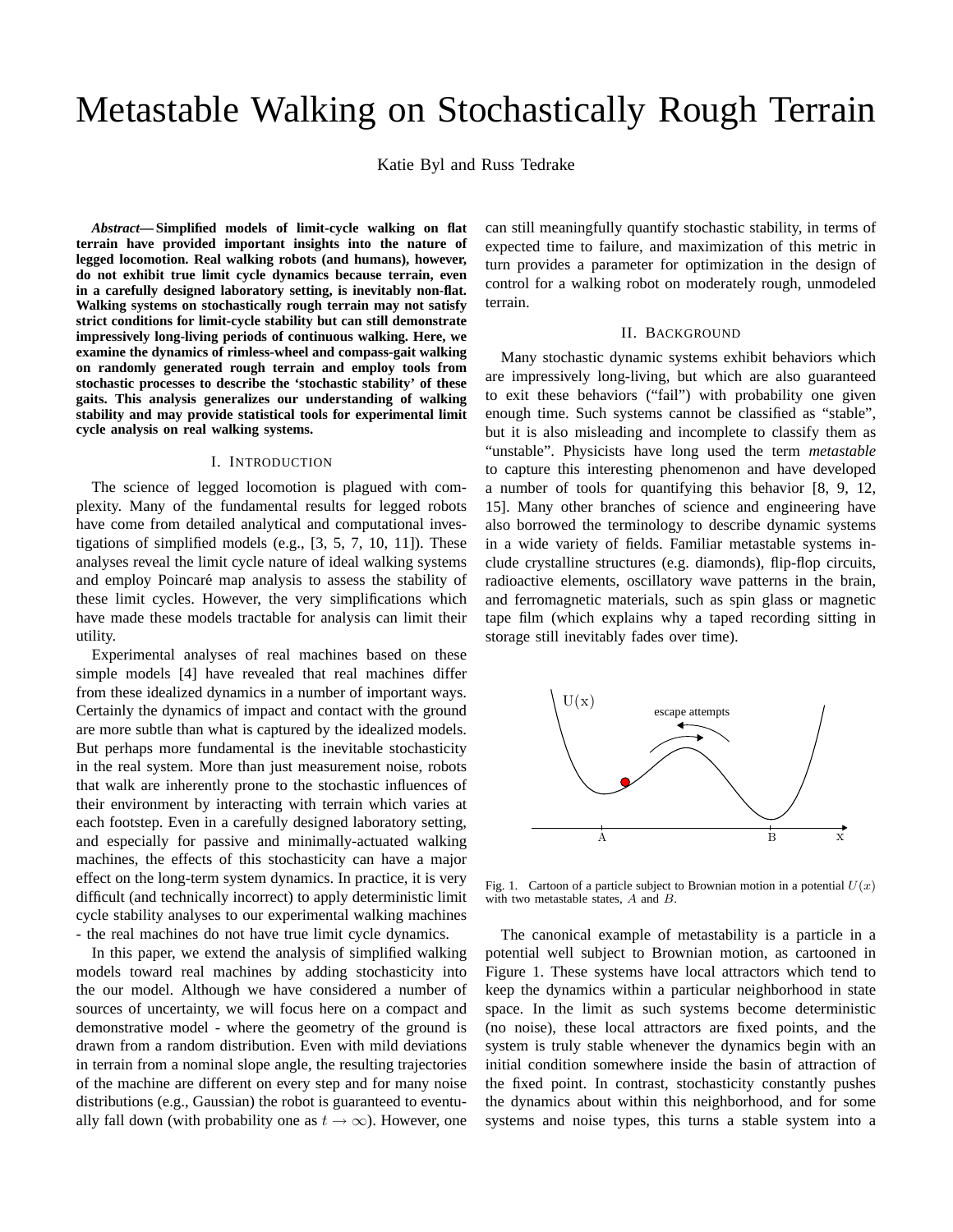metastable one. Occasionally but repeatedly, such systems will deviate particularly far from a metastable attractor in state space (making "escape attempts"), and eventually, they will successfully exit (by which we mean entering a region where a different attractor is now a far more dominating influence).

#### III. METASTABLE LIMIT CYCLE ANALYSIS

The dynamics of walking systems are continuous, but they are punctuated by discrete impact events when a foot comes into contact with the ground. These impacts provide a natural time-discretization of a gait onto a Poincaré map. Therefore, we will consider walking systems governed by the discrete, closed-loop return-map dynamics:

$$
\mathbf{x}[n+1] = \mathbf{f}(\mathbf{x}[n], \gamma[n]),\tag{1}
$$

where  $\mathbf{x}[n]$  denotes the state of the robot at step n and  $\gamma[n]$ represents the slope of the ground, which is a random variable drawn independently from a distribution  $P_{\gamma}$  at each n. This model for stochastically rough terrain dramatically simplifies our presentation in this paper, but it also restricts our analysis to strictly forward walking<sup>1</sup>. These state evolution equations represent a discrete-time, continuous-state Markov process (or infinite Markov chain). For computational purposes, we will also discretize the state space into a finite set of states,  $x_i$ . Defining the state distribution vector,  $p[n]$ , as

$$
p_i[n] = \Pr(\mathbf{X}[n] = x_i),\tag{2}
$$

we can describe the state distribution (master) equation in the matrix form:

$$
\mathbf{p}[n+1] = \mathbf{p}[n]\mathbf{T}, \quad T_{ij} = \Pr(\mathbf{X}[n+1] = x_j \mid \mathbf{X}[n] = x_i).
$$
\n(3)

T is the (stochastic) state-transition matrix; each row must sum to one. The  $n$ -step dynamics are revealed by the Chapman-Kolmogorov equation,

$$
\mathbf{p}[n] = \mathbf{p}[0]\mathbf{T}^n.
$$

We obtain the transition matrix numerically by integrating the governing differential equation forward from each mesh point, using barycentric interpolation [13] to represent the transition probabilities.

For walking, we will designate one special state,  $x_1$ , as an absorbing state representing all configurations in which the robot has fallen down. Transitions to this state can come *from* many regions of the state space, but there are no transitions *away* from this state. Assuming that it is possible to get to this absorbing state (possibly in multiple steps) from any state, then this absorbing Markov chain will have a unique stationary distribution, with the entire probability mass in the absorbing state.

The dynamics of convergence to the absorbing state can be investigated using an eigenmode analysis [1]. Without loss of generality, let us order the eigenvalues,  $\lambda_i$ , in order of decreasing magnitude, and label the corresponding (left)

<sup>1</sup>Including backward steps is straightforward, but requires the model to include spatio-temporal correlations in the slope angle

eigenvectors,  $v_i$ , and characteristic times,  $\tau_i = \frac{-1}{\log(\lambda_i)}$ . The transition matrix from an absorbing Markov chain will have  $\lambda_1 = 1$ , with  $\mathbf{v}_1$  representing the stationary distribution on the absorbing state. The magnitude of the remaining eigenvalues  $(0 \leq |\lambda_i| < 1, \forall i > 1)$  describe the transient dynamics and convergence rate (or mixing time) to this stationary distribution. Transient analysis on the walking models we investigate here will reveal a general phenomenon:  $\lambda_2$  is very close to 1, and  $\tau_2 \gg \tau_3$ . This is characteristic of metastability: initial conditions (in eigenmodes 3 and higher) are forgotten quickly, and  $v_2$  describes the long-living (metastable) neighborhood of the dynamics. In metastable systems, it is useful to define the *metastable distribution*,  $\phi$ , as the stationary distribution conditioned on having not entered the absorbing state:

$$
\phi_i = \lim_{n \to \infty} \Pr(\mathbf{X}[n] = x_i \mid \mathbf{X}[n] \neq x_1).
$$

This is easily computed by zeroing the first element of  $v_2$  and normalizing the vector to sum to one.

Individual trajectories in the metastable basin are characterized by random fluctuations around the attractor, with occasional "exits", in which the system enters a region dominated by a different attractor. For walking systems this is equivalent to noisy, random fluctuations around the nominal limit cycle, with occasional transitions to the absorbing (fallen) state. The existence of successful escape attempts suggests a natural quantification of the relative stability of metastable attractors in terms of first-passage times. The *mean* first-passage time (MFPT) to the fallen absorbing state describes the time we should expect our robot to walk before falling down.

Let us define the mean first-passage time vector, m, where  $m_i$  is the expected time to transition from the state  $x_i$  into the absorbing state. Fortunately, the mean first-passage time is particularly easy to compute, as it obeys the relation:

$$
m_i = \begin{cases} 0 & i = 1\\ 1 + \sum_{j>1} T_{ij} m_j & \text{otherwise} \end{cases}
$$

(the expected first-passage time must be one more than the expected first-passage time after a single transition into a non-absorbing state). In matrix form, this yields the one-shot calculation:

$$
\mathbf{m} = \begin{bmatrix} 0 \\ (\mathbf{I} - \hat{\mathbf{T}})^{-1} \mathbf{1} \end{bmatrix},\tag{4}
$$

where  $\hat{\mathbf{T}}$  is  $\mathbf{T}$  with the first row and first column removed. m quantifies the relative stability of each point in state space. One interesting characteristic of metastable systems is that the mean first-passage time around an attractor tends be very flat; most system trajectories rapidly converge to the same metastable distribution (forgetting initial conditions) before escaping to the absorbing state. Therefore, it is also meaningful to define a system mean first-passage time,  $M$ , by computing the expected first-passage time over the entire metastable distribution,

$$
M = \sum_{i} m_i \phi_i.
$$
 (5)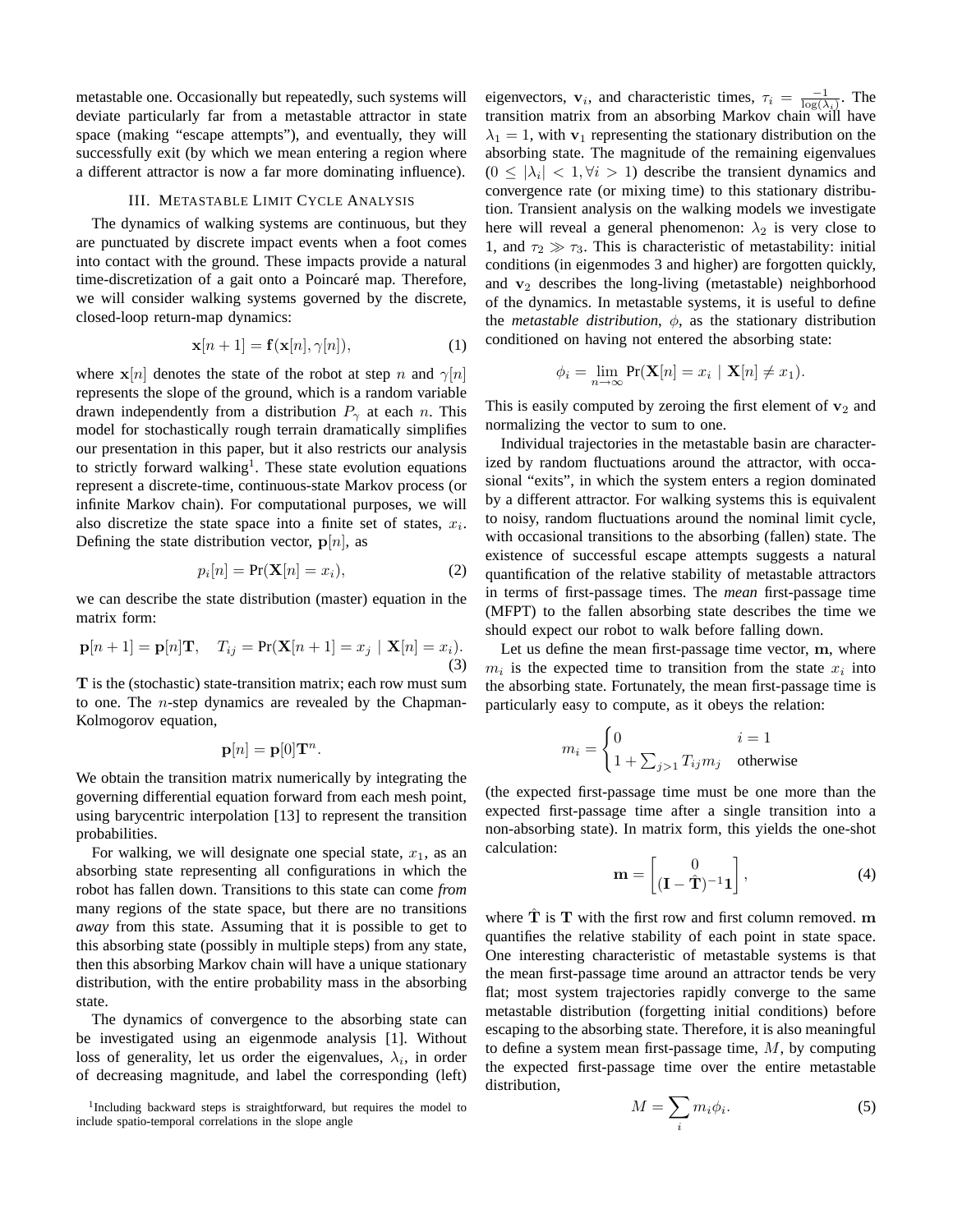When  $\tau_2 \gg \tau_3$ , we have  $M \approx \tau_2$ , and when  $\lambda_2 \approx 1$ , we have

$$
M \approx \tau_2 = \frac{-1}{\log(\lambda_2)} \approx \frac{1}{1 - \lambda_2}
$$

.

## IV. NUMERICAL MODELING RESULTS

This section uses two simple, classic walking models to demonstrate use of the methodology presented in Section III and to illustrate some of the important characteristics typical for metastable walking systems more generally. The two systems presented here are the rimless wheel and the passive compass gait walker, each of which is illustrated in Figure 2.



Fig. 2. The Rimless Wheel (left) and Compass Gait Walker (right) models.

## *A. Rimless Wheel*

The rimless wheel (RW) model consists of a set of  $N$ massless, equally-spaced spokes about a point mass. Kinetic energy is added as it rolls downhill and is lost at each impulsive impact with the ground. For the right combination of constant slope and initial conditions, a particular RW will converge to a steady limit cycle behavior, rolling forever and approaching a particular velocity at any (Poincaré) "snapshot" in its motion (e.g., when the mass is vertically above a leg at  $\theta = 0$  in Fig. 2). The motions of the rimless wheel on a constant slope have been studied in depth [3, 16].

In this section, we will examine the dynamics of the RW when the slope varies stochastically at each new impact. To do this, we discretize the continuous set of velocities, using a set of 250 values of  $\omega$ , from 0.01 to 2.5 (rad/s). We also include an additional absorbing failure state, which is defined here to include all cases where the wheel did not have sufficient velocity roll past its apex on a particular step. Our wheel model has  $N = 8$  spokes ( $\alpha = \frac{\pi}{4}$ ). At each ground collision, we assume that the slope between ground contact points of the previous and new stance leg is drawn from an approximately<sup>2</sup> Gaussian distribution with a mean of  $\bar{\gamma} = 8^{\circ}$ . For clarity, we will study only wheels which begin at  $\theta = 0$  with some initial, downhill velocity,  $\omega_o$ , and we consider a wheel to have failed on a particular step if it does to reach an apex in travel:  $\theta = 0$ with  $\omega > 0$ . (Clockwise rotations go downhill, as depicted Fig. 2, and have positive values of  $\omega$ .) Note that the dynamic evolution of angular velocity over time does not depend on the choice of a particular magnitude of the point mass, and we will use spokes of unit length,  $l = 1$  meter, throughout.

On a constant slope of  $\gamma = 8^\circ$ , any wheel which starts with  $\omega_o > 0$  has a deterministic evolution over time and is guaranteed to converge to a fixed point of  $\omega = 1.2097$  (rad/s). The return map defining the step-to-step transitions from  $\omega_n$ to  $\omega_{n+1}$  is given as:

$$
\omega_{n+1} = \sqrt{\cos^2 \alpha \left(\omega_n^2 + \frac{2g}{L} \left(1 - \cos\beta_1\right)\right) - \frac{2g}{L} \left(1 - \cos\beta_2\right)}
$$

where  $\beta_1 = \frac{\alpha}{2} + \gamma$  and  $\beta_2 = \frac{\alpha}{2} - \gamma$ , with  $\gamma > 0$  as the downhill slope. A plot of this return function is shown in Figure 3.



Fig. 3. Return map and fixed point for an 8-spoke rimless wheel on constant, downhill slope of  $8^\circ$ . Here,  $\omega_n$ , is defined as angular velocity when the support spoke is exactly vertical.



Fig. 4. Return distribution and metastable "neighborhood" for an 8-spoke rimless wheel on downhill terrain with a mean step-to-step slope of 8 degrees and  $\sigma = 1.5^{\circ}$ . There is now a probability density function describing the transition from  $\omega_n$  to  $\omega_{n+1}$ .

When the slope between successive ground contacts is drawn from a stochastic distribution, the function given in Figure 3 is now replaced by a probabilistic description of the transitions, as illustrated in Figure 4. Given the current state is some particular  $\omega_n$ , there is a corresponding probability density function (PDF) to describe what the next state,  $\omega_{n+1}$ ,

<sup>&</sup>lt;sup>2</sup>To avoid simulating pathological cases, the distribution is always truncated to remain within  $\pm 10^\circ$ , or roughly 6 $\sigma$ , of the mean.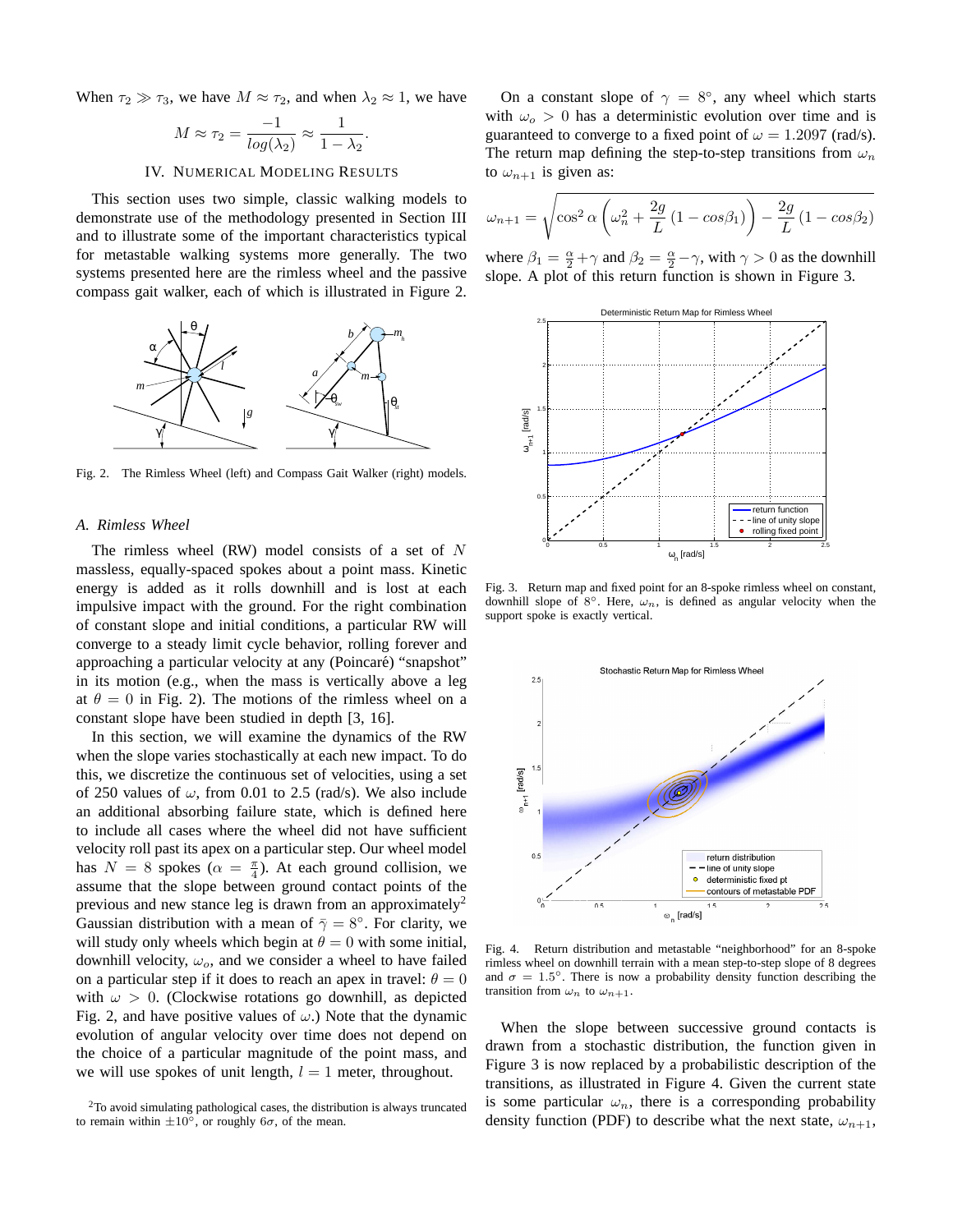will be. Figure 5 shows this set of PDF's clearly; it is a 3D plot of the same probabilistic return map shown from overhead in Figure 4. For our discretized model, each height value in Figure 5 is proportional to element  $T_{ij}$  of the transition matrix, where i is the state we are coming from  $(\omega_n)$ , on the x-axis) and j is the state we are going to  $(\omega_{n+1}, 0)$  the yaxis); Figures 4 and 5 provide a graphical representation of the transition matrix describing this metastable dynamic system.



Fig. 5. 3D view of the return distribution for the stochastic rimless wheel system. This is a smoothed rendering of the step-to-step transition matrix, T, with the probability density functions for some particular states  $(\omega_n)$  overlaid as lines for greater clarity.

To generate the discrete transition matrix, we calculate  $\omega_{n+1} = f(\omega_n, \gamma)$  for each of a discrete set of 601 possible  $\gamma$  values, in the range of  $\pm 10$  degrees from the mean. Each new state is then represented in the mesh using barycentric weighting interpolation [13], which (we note) inherently adds a small level of additional (unintended) noise to the modeled dynamic. In Figures 4 and 5, the noise has a standard deviation of  $\sigma = 1.5^{\circ}$ . Using MATLAB to take the 3 largest eigenvalues of the transpose of the transition matrix for this case, we find that the largest eigenvalue,  $\lambda_1$ , is within 10<sup>-14</sup> of being exactly unity, which is within the mathematical accuracy expected. This eigenvalue corresponds to the absorbing failure state, and the corresponding eigenvector sums to 1, with all values except the failure state having essentially zero weight<sup>3</sup> in this vector (since all wheels will eventually be at this state, as  $t \to \infty$ ). All other eigenvectors sum to zero (within numerical limits), since they must die away as  $t \to \infty$ . The secondlargest eigenvalue is  $\lambda_2 = 0.999998446$ . Using the methods presented in Section III, this corresponds to a system-wide **MFPT** of about  $1/0.000001554 = 643,600$  steps. Each initial condition has a particular MFPT,  $m(\omega)$ , which is obtained from Eq. 4 and plotted in Figure 6. Note that the value of the mean first-passage time is nearly flat throughout a large portion of state space. This is characteristic for metastable systems, which justifies the notion of a "system-wide" MFPT,  $M \approx 1/(1 - \lambda_2)$ , quantifying the overall stochastic stability

<sup>3</sup>All states except the failure state had a magnitude less than  $10^{-10}$ , numerically.

of a particular dynamic system. For this particular case, there are no regions in state space (except the failure state) with MFPT significantly lower than the system-wide value, which is *not* typical more generally; the passive compass gait walker in Section IV-B is highly sensitive to initial conditions, for instance, although it too has regions of state space which share a nearly uniform MFPT value.



Fig. 6. Mean first-passage time as a function of the initial condition,  $\omega_o$ . Data are for a rimless wheel on stochastic terrain with mean slope of 8 deg and  $\sigma = 1.5^{\circ}$ . Points show the approximation obtained through eigen-analysis of the discretized system, and a smoothed line is overlaid. Note that MFPT is largely constant over a large portion of state space.

The eigenvector associated with  $\lambda_2$  yields the PDF of the metastable dynamic process – the relative probability of being in any particular location in state space, given initial conditions have been forgotten and the walker has not yet failed. Figure 7 shows the resulting probability distribution functions for the rimless wheel for each of several levels of noise. Pictorially, each system-wide PDF for a metastable system is analogous to the fixed point for a stable, deterministic system. In the deterministic case, the probability of being exactly at the fixed point approaches unity as  $t \to \infty$ .



Fig. 7. Quasi-stationary probability density functions for the stochastic rimless wheel for each of several values of terrain noise,  $\sigma$ . Each distribution is estimated by renormalizing the eigenvector associated with the secondlargest eigenvalue of the transpose of the transition matrix. Note that meshing inherently adds noise to the dynamic system; smoothed lines are drawn on top of the raw data (shown as points) from the scaled eigenvectors.

The third-largest eigenvalue of transition matrix,  $\lambda_3$ , quantifies the characteristic time scale in which initial conditions are forgotten, as the dynamics evolve toward the metastable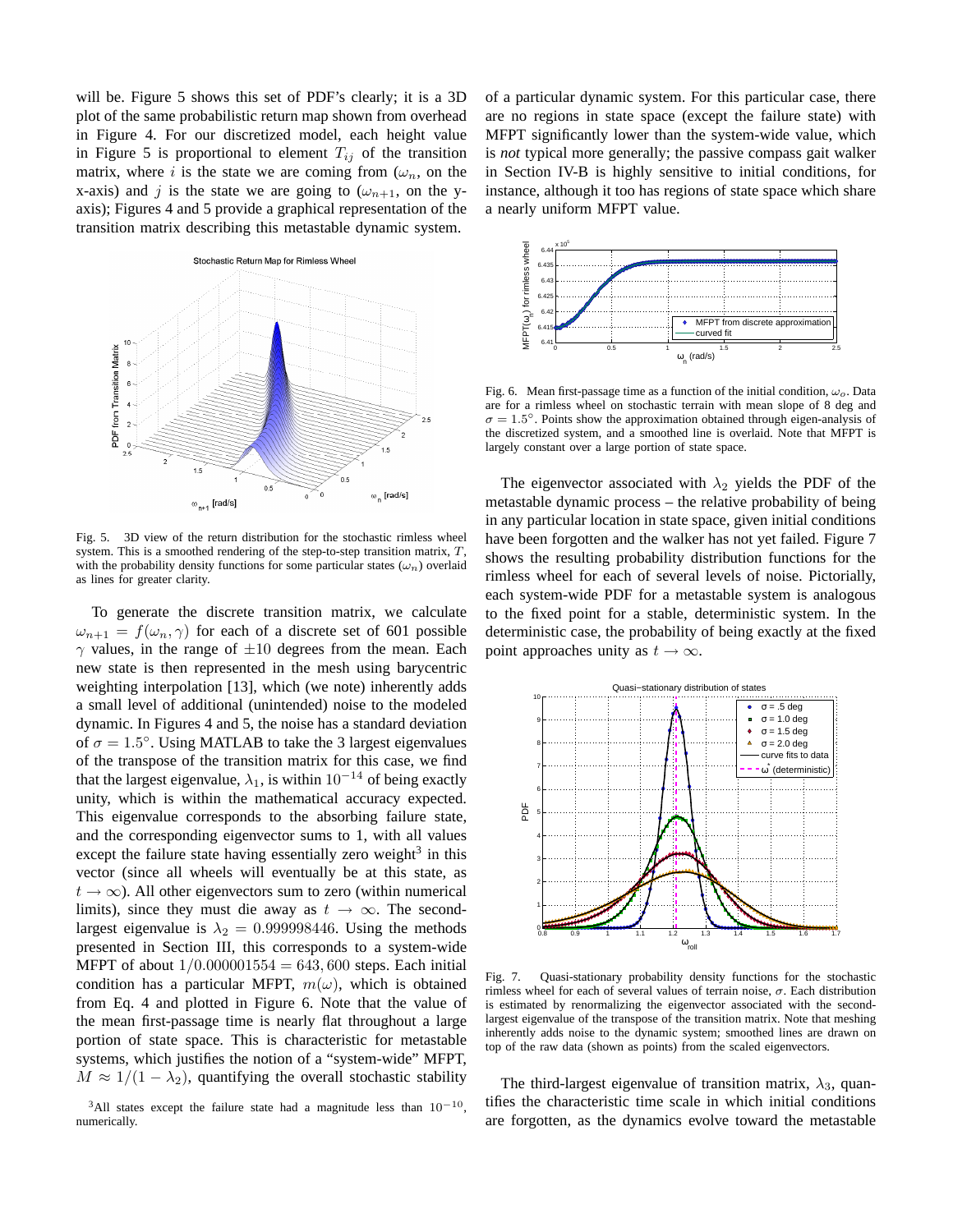distribution (or toward failure). For the case presented here  $(\sigma = 1.5^{\circ})$ ,  $\lambda_3 \approx 0.50009$ , which means almost half of the PDF of the initial condition composed of this eigenvector is lost ("forgotten") with each, successive step; an even larger fraction-per-step is lost for all remaining eigenvectors (with even smaller values of  $\lambda$ ). Within a few steps, initial conditions for any wheel beginning in our range of analysis  $0 < \omega_o \leq$ 2.5 have therefore predominantly evolved into the metastable PDF (or have failed). If we multiply the metastable PDF,  $\phi(\omega)$ , by the transition matrix, we obtain a joint probability,  $Pr(\omega_n, \omega_{n+1})$ , of having just transitioned from  $\omega_n$  to  $\omega_{n+1}$ , given the wheel has not failed by step  $n + 1$ . This is shown both as a 3D plot in Figure 8 and as a set of overlaid contour lines in Figure 4.



Fig. 8. 3D view of the metastable "neighborhood" of state-to-state transitions,  $(\omega_n, \omega_{n+1})$ . If a rimless wheel starts from some arbitrary initial condition and has not fallen after several steps, this contour map represents the joint probability density function of being in state  $\omega_n$  now and transitioning to  $\omega_{n+1}$ . The contour lines drawn are identical to those overlaid in Figure 4. They correspond to the neighborhood of likely  $(\omega_n, \omega_{n+1})$  pairings, analogous to the unique fixed point of the deterministic case.

This particular system has a beautiful simplicity which allows us to extract some additional insight from the conditional probability in Figure 8. Because of the definition of  $\omega_n$  as being the velocity when the mass is at its apex in a given step, the value of  $\omega_{n+1} = 0$  represents the boundary to the absorbing failure state in this example. If we visualize the contours of the conditional probability as they extend toward  $\omega_{n+1} = 0$  in Figure 4, we see that most failures do not occur because we transition from a very slow state  $(\omega_n)$  close to zero) to failure but are more typically due to sudden transitions from more dominant states in the metastable distribution to failure.

Finally, when this methodology is used to analyze the rimless wheel for each of a variety of noise levels  $(\sigma)$ , the dependence of system-wide MFPT on  $\sigma$  goes as shown in Figure 9. For very low levels of noise, MATLAB does not find a meaningful solution (due to numerical limits). As the level of noise increases, the MFPT decreases smoothly but precipitously. (Note that the y-axis is plotted on a logarhithmic scale.) The stochastic stability of each particular system can be quantified and compared by calculating this estimate of MFPT which comes from  $\lambda_2$  of the transition matrix.



Fig. 9. Mean first-passage time (MFPT) for the rimless wheel, as a function of terrain variation,  $\sigma$ . Estimates above  $10^{14}$  correspond to eigenvalues on the order of  $1 - 10^{-14}$  and are beyond the calculation capabilities of MATLAB.

#### *B. Passive Compass Gait Walker*

The second metastable dynamic system we analyze in this paper is a passive compass gait (CG) walker. This system consists of two, massless legs with concentrated masses at the intersection of the legs ("the hip") and partway along each leg, and it has been studied in detail by several authors, e.g., [5, 7, 14]. Referring to Figure 2, the parameters used for our metastable passive walker are  $m = 5$ ,  $m_h = 1.5$ ,  $a = .7$ , and  $b = 0.3$ . Given an appropriate combination of initial conditions, physical parameters and constant terrain slope, this ideal model will walk downhill forever.

When each step-to-step terrain slope is instead selected from a stochastic distribution (near-Gaussian, as in Section IV-A), evolution of the dynamics becomes stochastic, too, and we can analyze the stochastic stability by creating a step-to-step transition matrix, as described in detail for the rimless wheel. The resulting system-wide MFPT as a function of terrain noise,  $M(\sigma)$ , is shown in Figure 10. Note that it is similar in shape to the dependence shown in Figure 9.

To analyze this system, our discretized mesh is defined using the state immediately after each leg-ground collision. The state of the walker is defined completely by the two leg angles and their velocities. On a constant slope, these four states are reduced to three states, since a particular combination of slope and inter-leg angle will exactly define the orientation of both the stance and swing leg during impact. Although the slope is varying (rather than constant) on stochastic terrain, we still use only three states to define our mesh. To do so, we simulate the deterministic dynamics (including impacts) a short distance forward or backward in time to find the robot state at the Poincaré section where the slope of the line connecting the "feet" of the legs is equivalent to our desired, nominal slope. Because the dynamics between collisions are entirely deterministic, these two states are mathematically equivalent for the stochastic analysis. If such a state does not exist for a particular collision (which occurs only very rarely),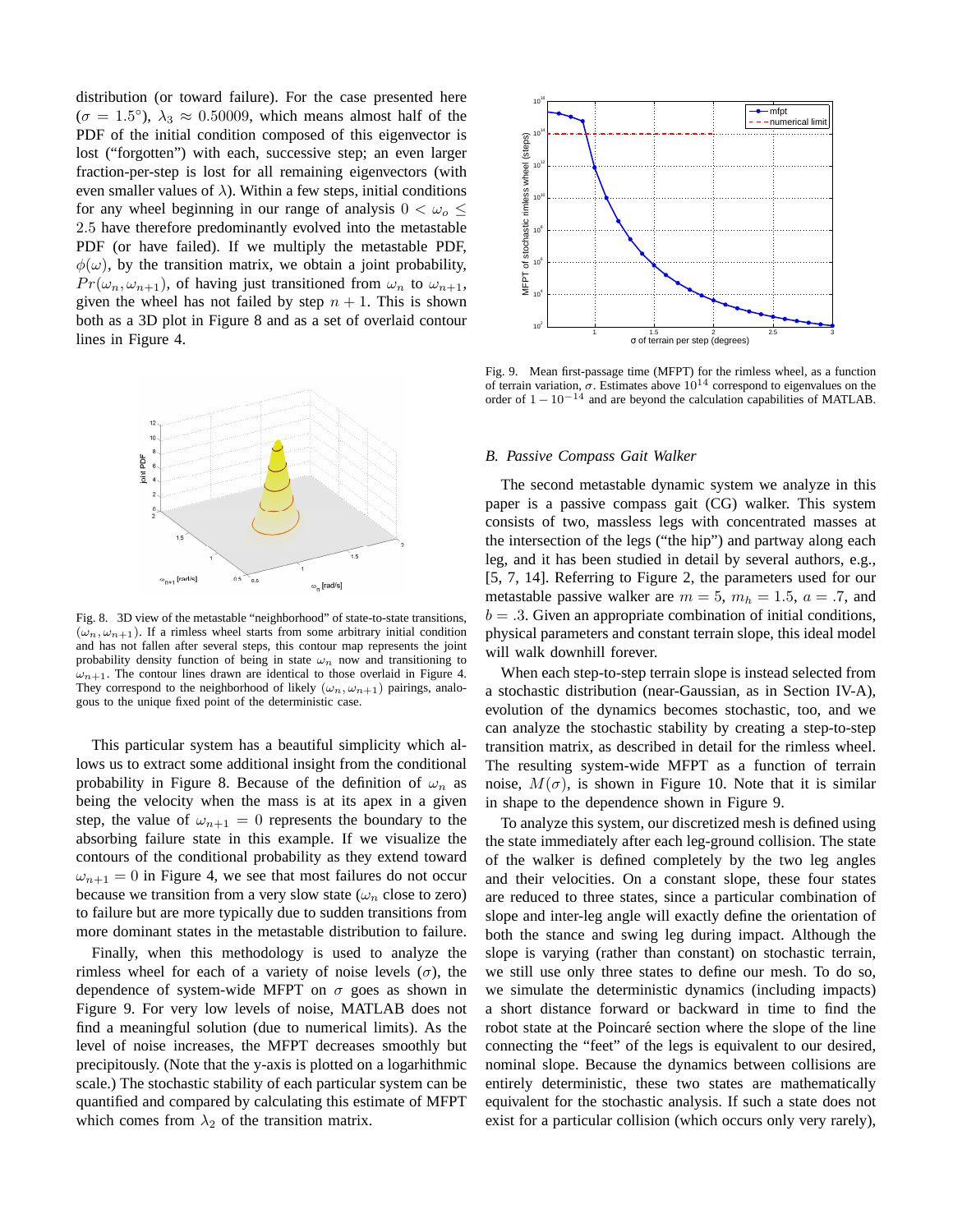

Fig. 10. Mean first-passage time as a function of terrain variation. Results for analysis of a compass gait walker using a discretized (meshed) approximation of the transitions. Average slope is 4 degrees, with the standard deviation in slope shown on the x-axis. Noise is a truncated Gaussian distribution, limited to between 0 and 8 degrees for all cases.

we treat this as a member of the absorbing failure state. This approximation allows us to reduce the dimensionality from 4 states to 3, which improves numerical accuracy significantly. Specifically, it has allowed us to mesh finely enough to capture near-infinite MFPT for low-noise systems, while using four states did not. The three states we use in meshing are: (1) absolute angular velocity of the stance leg,  $X_3$ , (2) relative velocity of the swing leg,  $X_4$ , and (3) the inter-leg angle,  $\alpha$ .

Figure 11 shows a slice of the basin of attraction for this compass gait on a constant slope (top), along with regions in state space with nearly-constant MFPT (bottom two) for two different magnitude of noise  $(\sigma)$  in terrain. Each slice is taken at the same inter-leg angle,  $\alpha \approx 25.2^{\circ}$ . In the deterministic case, the basin of attraction defines the set of all states with infinite first-passage time: all walkers beginning with an initial condition in this set will converge toward the fixed point with probability 1. For stochastic systems which result in metastable dynamics, there is an analogous region which defines initial conditions having MFPT very close to the system-wide value, M. Interestingly, the deterministic and stochastic basin shapes are quite similar here; we expect this may often be the case for systems such as this with discrete jumps in state space.

The image at the top of Figure 12 shows the deterministic basin of attraction for this CG walker more clearly. This plot was generated by sampling carefully over the state space and simulating the dynamics. The plot at the top of Figure 11 intentionally uses the same mesh discretization used for the stochastic system, to provide a better head-to-head comparison of the change in shape due to the addition of terrain noise (as opposed to the noise of the discretization itself). The second image in Figure 12 shows the deterministic basin of attraction for a different set of physical parameters  $(m = m_h; a =$  $b = .5$ ) on the same, constant slope of  $4^\circ$ . This basin looks qualitatively more delicate and the resulting performance of this walker on stochastic terrain is in fact much worse (e.g.,



Fig. 11. Basin of attraction (top) for deterministic CG walker and map of MFPT for low-noise ( $\sigma = 0.5^{\circ}$ , lower left) and high-noise ( $\sigma = 1.0^{\circ}$ , lower right) examples. To aide in visual comparison, all 3 plots use the same mesh. The "near-constant MFPT basin" for each stochastic system is essentially a low-pass filtered version of the deterministic basin of attraction, and its shape does not change significantly, even when the magnitude of the MFPT itself varies greatly (e.g., 180,000 steps [left] vs 390 [right]). This region represents a boundary on the volume in state space from which a walker is likely to pulled into the metastable distribution.

MFPT of about 20 steps when  $\sigma = 0.5^{\circ}$ , where we find  $M =$ 180, 000 for the other walker).

Just as in the case of the rimless wheel, the fixed point (for our deterministic compass gait system) is now replaced (in the stochastic case) by a probability density function, defining the likelihood of being in any particular state (conditioned on not having fallen) as  $t \to \infty$ . Figure 13 shows 2D contour plot sections of the PDF obtained from the eigen-analysis of the stochastic compass gait. The outermost contour defines a boundary containing 0.999 of the probability distribution in state space. The distribution spreads over more of state space as the level of noise increases, in a manner analogous to the widening of the distribution with noise seen in Figure 7.

Finally, we note that the relationship in state space between the PDF of the metastable dynamics, shown in Figure 13, and the region of nearly-uniform mean first-passage time, M, shown at the bottom of Figure 11, hints at where successful "escape attempts" are most likely to occur over time. Figure 14 overlays these two regions across a different dimensional slice of the 3D space for the  $\sigma = .5^{\circ}$  and  $\sigma = 1.0^{\circ}$  cases. As the tails of the metastable PDF (shown in yellow) approach the boundary of the uniform-MFPT basin (shown in blue), there is a higher probability of failing on any given step during the metastable process, resulting in turn in a less stochastically stable system (i.e., with a lower system-wide value of  $M$ ).

## V. DISCUSSION

This section briefly discusses the use of the stochastic methods presented toward designing controllers for walking systems and also provides a few further observations on the properties of metastable systems which result in multiple attractors (e.g., period-n gaits).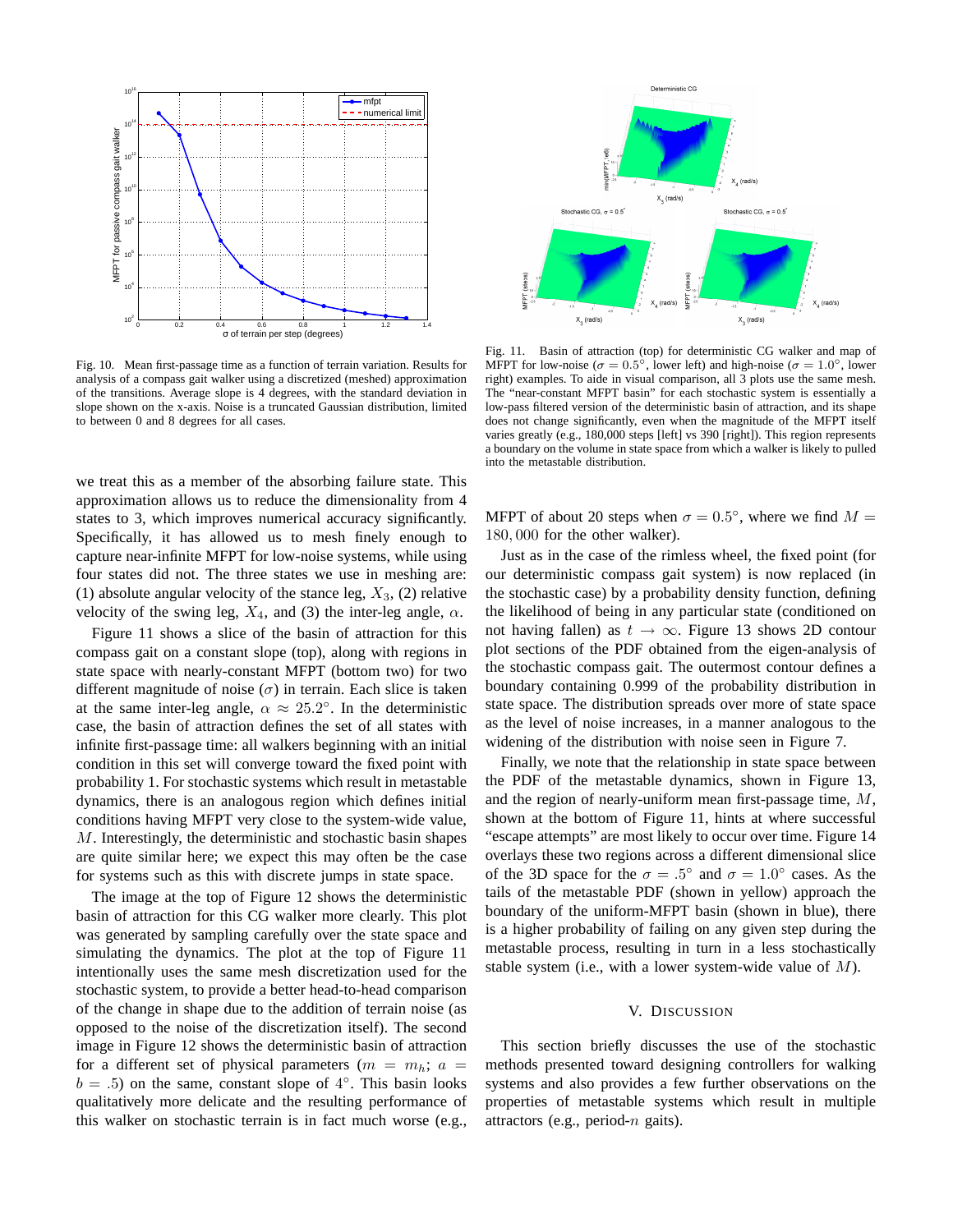

Fig. 12. Basins of attraction (blue region) and fixed point for two compass gait walkers, each on a constant slope of  $4^{\circ}$ . Walker with basin at top is more stable and uses the parameters defined for the stochastic system described throughout Section IV-B; for the other walker,  $m = m_h$  and  $a = b = .5$ . MFPT is infinite inside the shaded region and is small (1-4 steps) outside of it. This image shows only a slice of the 3D basin, taken at the inter-leg angle of the fixed point for each respective walker. The fixed point is at  $X_3 = -.89$  (rad/s),  $X_4 = 2.89$  (rad/s),  $\alpha = 25.2^\circ$  for the first walker, and it is at  $X_3 = -1.14$  (rad/s),  $X_4 = 1.26$  (rad/s),  $\alpha = 33.4^{\circ}$  for the lower one. The deterministic basin of attraction for the second walker is narrower in shape, and this walker is significantly less stable on stochastic terrain.

#### *A. Impacts on Control Design*

One of the primary goals of a controller is to enhance the dynamic stability of a system. For walking systems, we propose throughout this paper that this should be defined as increasing the *stochastic stability*. We would like time-tofailure to be long, and we would like a system to converge toward the metastable distribution from a large set of initial conditions. The tools provided here can be used in optimizing controllers with either or both of these two aims in mind.

As an example, consider an active compass gait walker, with a torque source at the hip but with the ankles still unactuated at the ground contact. Putting this walker on a *repeating* terrain, as depicted in Figure 15, allows us to mesh across the entire state space of possible post-collision poses. By designing a low-level PD controller to regulate inter-leg angle, we can discretize the action space on a single once-per-step policy decision. The optimal high-level policy (to select desired interleg angle) for the system can now be solved via value iteration. Preliminary results for such a control methodology allow this underactuated compass gait model to walk continuously over



Fig. 13. On stochastic terrain, there is no fixed point for the compass gait walker. Instead, there are metastable "neighborhoods" of state space which are visited most often. As time goes to infinity, if a walker has not fallen, it will most likely be in a this region. The contours shown here are analogous to the PDF magnitude contours in Figure 7; they are drawn to enclose regions capturing 90%, 99%, and 99.9% of walkers at any snapshot during metastable walking. Top picture corresponds to  $\sigma = 0.5^{\circ}$ . Larger noise ( $\sigma = 1.0^{\circ}$ , bottom) results in larger excursions in state space, as expected.

impressively rough terrain [2].

#### *B. Multiple stable limit cycles*

Metastable dynamic systems sometimes have an inherent periodicity. We expect this may be the case on a slightly steeper slope, for instance, where compass gait models experience period-doubling bifurcations [7]. Another case where periodicity arises is for wrapping terrain, such as the terrain for the controlled walker in Figure 15. Wrapping is a realistic model for many in-laboratory walking robots, as they are often confined to walk on a boom – repeatedly covering the same terrain again and again. In our simulation of a hip-actuated CG walker on wrapping terrain, we observe that a repeating, n-step cycle results in multiple eigenvalues,  $\lambda_2$  through  $\lambda_{n+1}$ , all with magnitude just under unity. They are complex eigenvalues, as are the corresponding eigenvectors. The top left image in Figure 15 shows such a set of eigenvalues, all lying just within the unit circle. The next-smallest set of eigenvalues are all significantly smaller in this example. The complex eigenvalues and eigenvectors mathematically capture an inherent period-